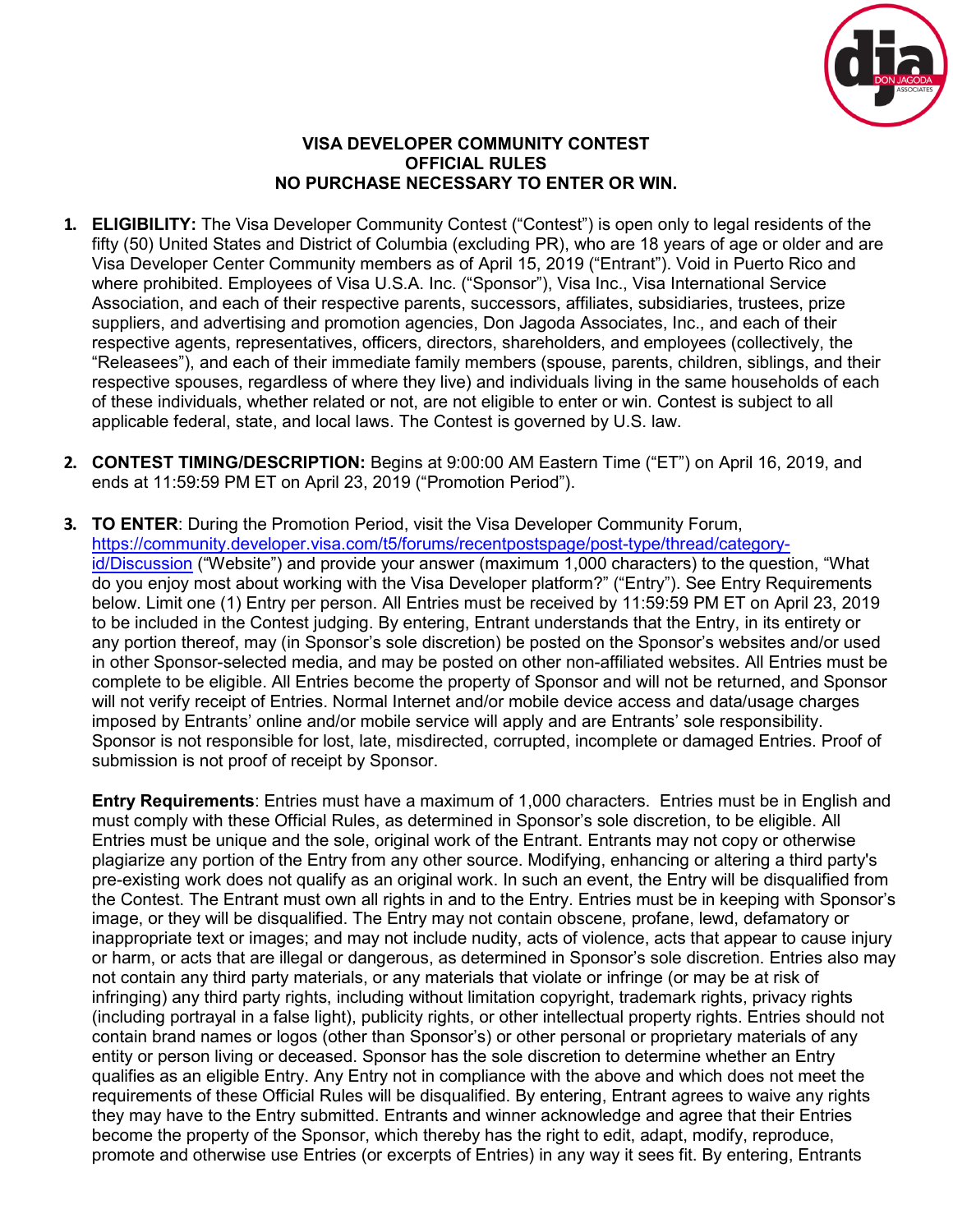

acknowledge compliance with these Official Rules, including eligibility requirements.

- **4. CONTEST JUDGING AND WINNER NOTIFICATION:** All Entries submitted will be judged by a panel of Sponsor representatives ("Judges"), based on the following criteria: Originality/Creativity of Entry – 35%; Appropriateness to Theme – 25%; Clarity – 20%; Use of Specific VDP feature – 20% (collectively, the "Judging Criteria") to determine one (1) Grand Prize winning Entry. In the event of a tie, tied Entries will be re-judged by the Judges based 100% on Originality/Creativity of the Entry. Sponsor/Judges' decisions are final with respect to all matters relating to the Contest. By participating, entrants agree to the decisions of the Judges, which shall be final and binding in all respects. No information regarding Entries or judging will be disclosed to any third party not involved in the conduct of the Contest. The entrant whose Entry is determined as the potential Grand Prize winner will be will be notified by overnight or U.S. Mail, and/or telephone/email on/or about May 3, 2019 and will be required to sign an affidavit of eligibility/liability release/assignment of rights, a publicity release, where legal, and return these properly executed documents via fax/email within three (3) days of notification. Non-compliance within this time frame and/or with these Official Rules, Sponsor's inability to contact potential winner within a reasonable time period, prize notification returned as undeliverable, or if found to be ineligible, said potential Grand Prize winner will be disqualified. If potential Grand Prize winner is disqualified for one of the reasons mentioned above, an alternate Grand Prize winner will be determined in the same manner for the Grand Prize winner as described above.
- **5. GRAND PRIZE & APPROXIMATE RETAIL VALUE ("ARV"):** One (1) Grand Prize: A trip for the winner only to Paris, France from June 6, 2019 – June 9, 2019. Grand Prize includes round-trip economy class air transportation for one (1) person from a major U.S. gateway airport nearest the winner's home to Paris, France, three (3) nights' hotel accommodations (one room, single occupancy), one (1) admission ticket to the FIFA™ Women's World Cup Opening match on June 7, 2019 ("Women's World Cup"), one (1) admission ticket with reserved seating to the Visa Everywhere Initiative: Women's Global Edition Finals on June 7, 2019 ("VEI Finals"), ground transportation from/to hotel/VEI Finals and from/to the Women's World Cup/hotel, a Visa® prepaid product valued at \$400 USD, and Sponsor-specified FIFA™ Women's World Cup merchandise. Grand Prize will also include \$1,500 (awarded in the form of a check) that can be used toward the payment of income taxes associated with the Grand Prize. ARV: \$6,500. No substitution, cash equivalent, or transfer of prize permitted except at the sole discretion of the Sponsor, who reserves the right to substitute the Grand Prize (or portion thereof) with one of equal or greater value, except as otherwise provided herein. Any and all other costs and expenses associated with prize acceptance and use not specifically stated within these Official Rules as being provided, are the sole responsibility of the winner, including, without limitation, all federal, state, and local taxes. All terms & conditions apply to Visa Prepaid Product. Grand Prize details are at Sponsor's sole discretion.

## **Grand Prize Travel Restrictions**

Actual value of trip depends upon the city of departure, time of travel, any airfare fluctuations and or current market conditions at time of Grand Prize fulfillment, and any difference between the stated ARV and the actual value if any, will not be awarded. Trip must be taken on dates specified by Sponsor; Dates of departure/return are subject to change by Sponsor. The winner must possess valid travel documents (e.g. valid U.S. passport valid for at least 3 months after trip is completed) prior to travel. Trip is subject to air/hotel availability and other conditions and restrictions. Airline/flight times to be selected by Sponsor at its sole discretion; one or more stopovers may be required. Once trip has been booked, no change, extension or substitution of trip dates is permitted except by Sponsor, in its sole discretion. **Sponsor will not replace any lost or stolen tickets, travel vouchers or similar items once they are in winner's possession.** Releasees shall not be responsible for any cancellations, delays, diversions, substitutions, or any acts or omissions whatsoever by the air carrier(s), hotel, or other transportation companies or any other persons providing any of these services and accommodations to passengers, including any results thereof, such as changes in services or accommodations necessitated by same. Prize conditions may be added or modified by companies providing those portions of the Grand Prize. The prize restrictions/conditions stated herein are not all-inclusive and may be subject to additional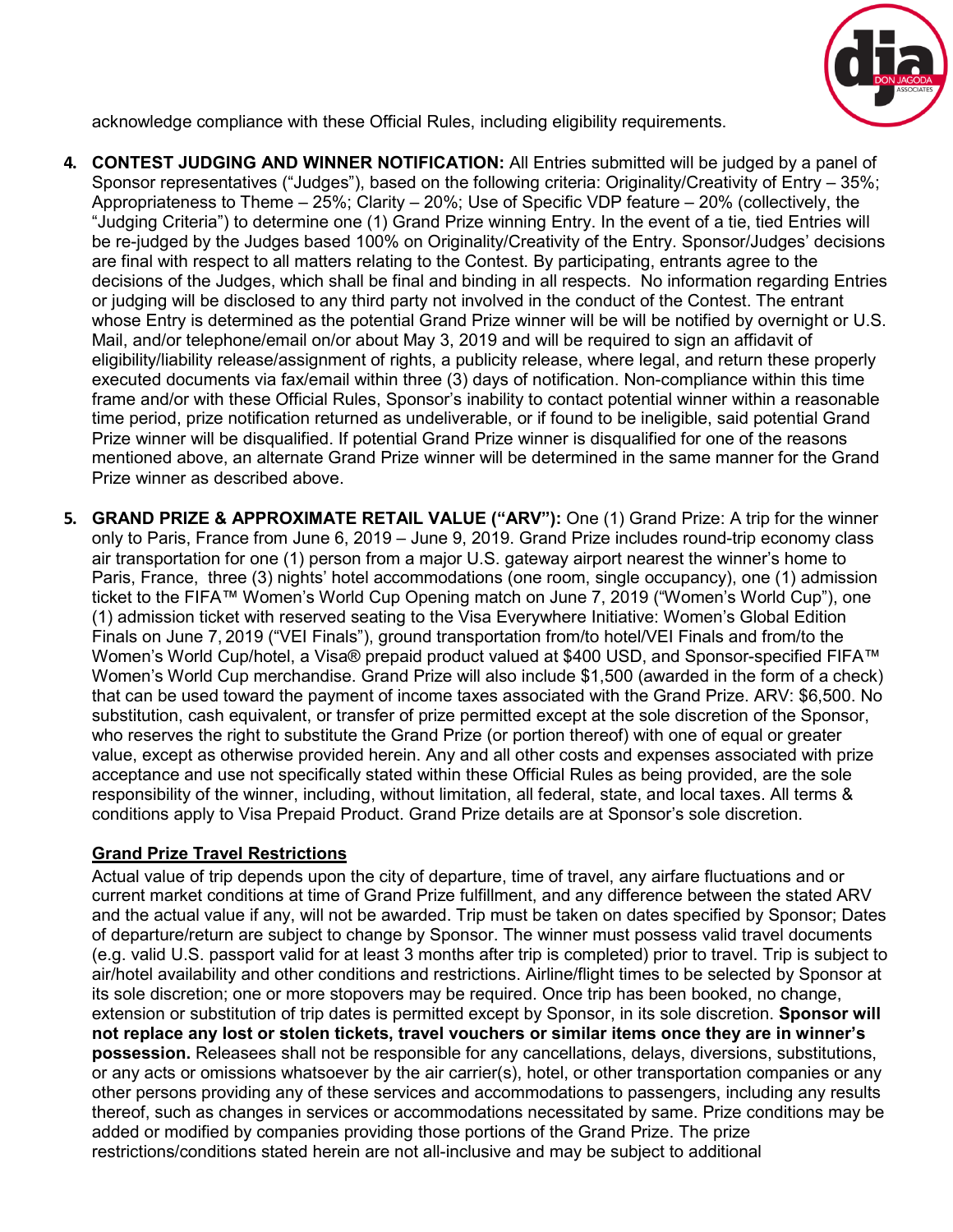

restrictions/conditions, which may be stated in the affidavit and release and/or prize travel documents. Winner is responsible for obtaining travel documents as well as travel insurance (and all other forms of insurance), that he/she may wish to obtain for the trip (at winner's own expense) and hereby acknowledge that the Releasees have not and will not obtain or provide travel insurance or any other form of insurance for the trip. Winner must comply with all venue and Women's World Cup and VEI Finals rules and regulations. Failure to do so may result in forfeiture of such portion(s) of the Grand Prize. Sponsor reserves the right to remove or deny entry to the winner if they engage in a non-sportsmanlike or disruptive manner, or with intent to annoy, abuse, threaten, or harass any other person at the Women's World Cup or VEI Finals. If any portion of the Grand Prize or any other event or activity is unable to take place as planned for any reason, including but not limited to, cancellation, scheduling conflicts, lockout, labor dispute, strike, inclement weather, or an event of force majeure, the remaining components of the Grand Prize will be awarded and Sponsor's obligation to the winner will be fulfilled, and no other additional compensation or substitution will be provided. In the event the winner (if 21+) consumes alcoholic beverages (not provided by Sponsor) while participating in any Grand Prize related activities, he/she does so at his/her own discretion and agrees to hold the Releasees harmless from any subsequent damages or third-party claims arising out of or related to such consumption.

- **6. CONDITIONS OF PARTICIPATION:** By entering, Entrants agree to be bound by these Official Rules, including all eligibility requirements and the decisions of the Sponsor and Judge, which are final and binding. By accepting the Grand Prize, winner consents to the use of his/her name, image, likeness, photograph, voice, Entry and biographical material for advertising, publicity, and promotional purposes by Sponsor, in any and all media now or hereafter devised, including but not limited to, any online announcements, worldwide in perpetuity, without additional compensation, notification, or permission, except where prohibited by law. Entrants release and hold harmless Releasees from any claims, actions, injury, loss, or damage of any kind, including but not limited to, personal injury or death, resulting, directly or indirectly, in whole or in part, from participating in this Contest or from the acceptance, possession, or use or misuse of the Grand Prize. This limitation of liability is a comprehensive limitation of liability that applies to all damages of any kind, including (without limitation) compensatory, direct, indirect, or consequential damages; loss of data, income or profit; loss or damage to property; and claims of third parties. Entrants agree that Releasees have not made nor are in any manner responsible or liable for any warranty, representation, or guarantee, statutory, express or implied (including but not limited to, the implied warranties of merchantability, title, and fitness for a particular purpose), in fact or in law, relative to the Contest.
- **7. GENERAL:** Sponsor will collect information from the Entrants solely for the purpose of the Entries and to notify a potential Grand Prize winner. Sponsor will not share this information with any third party (except as necessary for the administration of the Contest), nor attempt to contact Entrant, unless Entrant has agreed to receive further information on Sponsor's products and promotions. Releasees are not responsible for lost, late, illegible, misdirected, inaccurate, incomplete, undelivered, damaged, delayed, garbled, or transmitted late or incorrectly; or for any other errors or problems of any kind, whether typographical, printing, mechanical, human, electronic, or otherwise, relating to or in connection with the Contest, including, without limitation, any error or problem that may occur in connection with the administration of the Contest, the processing of Entries, the announcement of the Grand Prize, or any prize-related event, winner's inability to use the Grand Prize or in any Contest-related materials. Entry materials that have been tampered with or altered are void. Sponsor reserves the right, in its sole discretion, to cancel or suspend part or all of this Contest at any time without notice and for any reason including, if in the Judge's opinion there is any suspected or actual evidence of electronic or nonelectronic tampering with any portion of the Contest, or if virus, bugs, non-authorized human intervention or other causes corrupt or impair the administration, security, fairness, or integrity and proper play of the Contest. In the event of cancellation, Sponsor may void any Entries it suspects are at issue and, at its discretion, if terminated; judge the Entries (from those submitted prior to cancellation, if applicable) based on the same Judging Criteria listed above to award the Grand Prize. **Caution: Any attempt by an entrant or any other individual to damage or undermine the legitimate operation of the Contest**